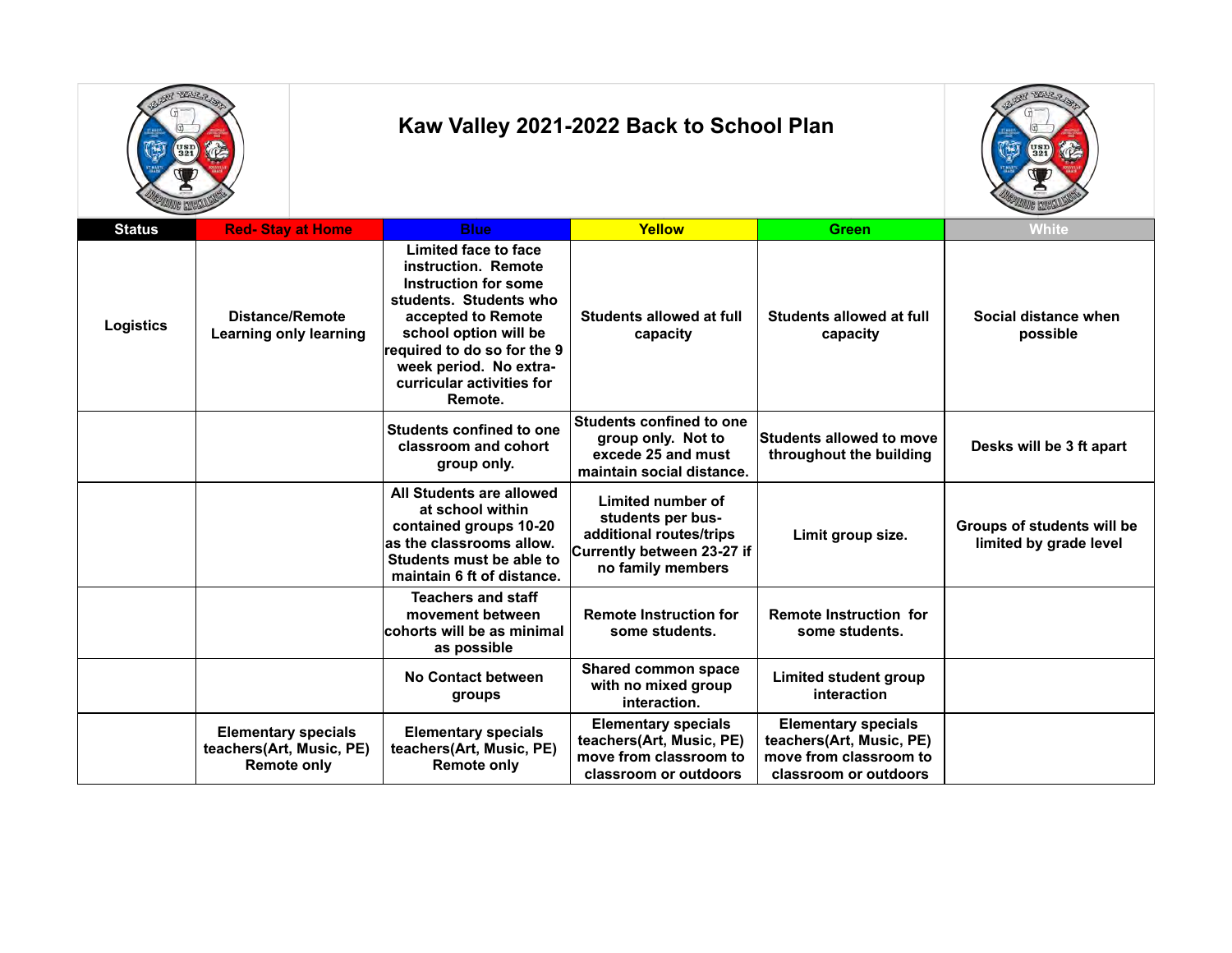



| <b>Status</b> | <b>Red-Stay at Home</b>                                            | <b>Blue</b>                                                                                                                                                                                              | Yellow                                                                                                                                                  | <b>Green</b>                                                                                                   | <b>White</b>                                                                                        |
|---------------|--------------------------------------------------------------------|----------------------------------------------------------------------------------------------------------------------------------------------------------------------------------------------------------|---------------------------------------------------------------------------------------------------------------------------------------------------------|----------------------------------------------------------------------------------------------------------------|-----------------------------------------------------------------------------------------------------|
|               |                                                                    | Limited number of<br>students per bus-<br>additional routes/trips<br>Currently between 23-27 if<br>no family members                                                                                     | <b>Limited small group</b><br>activities and athletics<br>(limited number of people<br>per space 6 ft distance)<br>based on KSHSAA<br><b>Guidelines</b> | <b>Student activities and full</b><br>athletic practicesallowed<br>within KSHSAA<br>Guidelines.                | Student activities and full<br>athletic practicesallowed<br>within KSHSAA Guidelines.               |
|               | <b>Remote staff interaction</b><br>only                            | <b>Limit staff interaction</b>                                                                                                                                                                           | <b>Limit staff interaction</b>                                                                                                                          | <b>Limit staff interaction</b>                                                                                 | <b>Regular staff interaction</b><br>within buildings                                                |
|               |                                                                    | *Limit could be imposed<br>by state of Kansas or<br><b>County Health</b><br>departments examples<br>may include (50%<br><b>Capacity/ Attendance in</b><br>shifts/class size limited to<br>$10$ or $15$ ) |                                                                                                                                                         |                                                                                                                |                                                                                                     |
|               | No non-employee allowed<br>in Buildings                            | <b>Employees and students</b><br>only allowed inside the<br>buildings                                                                                                                                    | <b>Employees and students</b><br>only allowed inside the<br>buildings                                                                                   | <b>Employees and students</b><br>only allowed inside the<br>buildings                                          | Outside guests will be<br>allowed in the building by<br>appointment                                 |
| <b>PPE</b>    | Masks at all possible<br>times on school grounds                   | Masks at all possible<br>times indoors in<br>accordance with the<br><b>Governors executive</b><br>order                                                                                                  | <b>Masks at all possible</b><br>times indoors in<br>accordance with the<br><b>Governors executive</b><br>order                                          | <b>Masks at all possible</b><br>times indoors in<br>accordance with the<br><b>Governors executive</b><br>order | Masks are recommended for<br>non-vaccinated individuals<br>inside of school buildings               |
|               | <b>Staff and students will</b><br>have access to hand<br>sanitizer | <b>Staff and students will</b><br>wash/Sanitize hands once<br>every hour.                                                                                                                                | <b>Staff and students will</b><br>wash/Sanitize hands once<br>every hour.                                                                               | <b>Staff and students will</b><br>lwash/Sanitize hands once<br>every hour.                                     | <b>Staff and students will have</b><br>access to hand sanitizer and<br>will wash hab=nds regualarly |
|               | Temperature checks to<br>enter the building/bus                    | <b>Parentes will perform</b><br>Screenings at home.                                                                                                                                                      | <b>Parentes will perform</b><br>Screenings at home.                                                                                                     | <b>Parentes will perform</b><br>Screenings at home.                                                            | Parentes will perform<br>Screenings at home.                                                        |
|               |                                                                    |                                                                                                                                                                                                          |                                                                                                                                                         |                                                                                                                |                                                                                                     |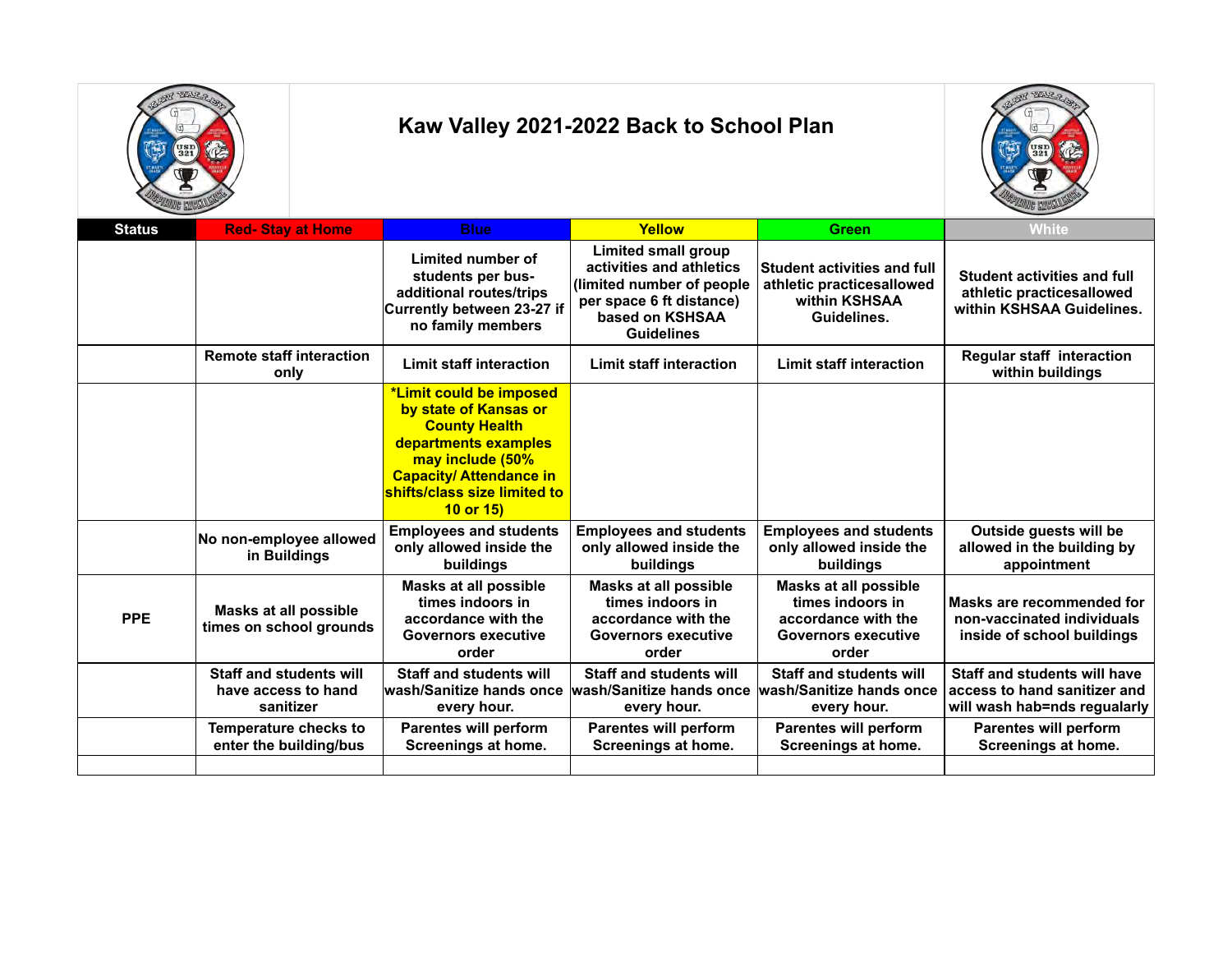



| <b>Status</b>                                           | <b>Red-Stay at Home</b>                                                                                                      | <b>Blue</b>                                                                                                                  | Yellow                                                                                                                       | <b>Green</b>                                                                                                                 | <b>White</b>                                                                                                              |
|---------------------------------------------------------|------------------------------------------------------------------------------------------------------------------------------|------------------------------------------------------------------------------------------------------------------------------|------------------------------------------------------------------------------------------------------------------------------|------------------------------------------------------------------------------------------------------------------------------|---------------------------------------------------------------------------------------------------------------------------|
| <b>Food Service</b>                                     | Drive through pick up of<br>meals only                                                                                       | Drive through meals and<br>in classroom meals<br>served                                                                      | <b>Drive through for Remote</b><br>students                                                                                  | <b>Drive through for Remote</b><br>students                                                                                  |                                                                                                                           |
|                                                         |                                                                                                                              | Breakfast picked up on<br>the way to classroom                                                                               | Breakfast picked up on<br>the way to classroom                                                                               | <b>Breakfast served in</b><br>unchroom (possibly limit<br>number in the cafeteria)                                           | <b>Breakfast served in</b><br><b>Lunchroom (possibly limit</b><br>number in the cafeteria)                                |
|                                                         |                                                                                                                              | Lunch served in<br>classrooms                                                                                                | Lunches Picked up in<br>lunchroom and returned<br>to classrooms                                                              | Lunch served in<br>Lunchroom (possibly limit<br>number in the cafeteria)<br><b>Social Distancing</b><br>guidelines           | Lunch served in Lunchroom<br>(possibly limit number in the<br>cafeteria) Social Distancing<br>guidelines                  |
|                                                         |                                                                                                                              |                                                                                                                              |                                                                                                                              |                                                                                                                              |                                                                                                                           |
|                                                         |                                                                                                                              |                                                                                                                              |                                                                                                                              |                                                                                                                              |                                                                                                                           |
| <b>Health and</b><br>Hygene                             | See attached document                                                                                                        | See attached document                                                                                                        | See attached document                                                                                                        | See attached document                                                                                                        | See attached document                                                                                                     |
| <b>USD 321</b><br><b>Hygeine</b><br><b>Practices</b>    | <b>Symptom Screening</b>                                                                                                     | <b>Symptom Screening</b>                                                                                                     | <b>Symptom Screening</b>                                                                                                     | <b>Symptom Screening</b>                                                                                                     | <b>Symptom Screening</b>                                                                                                  |
|                                                         | Temperature checks to<br>enter the building/Bus                                                                              | <b>Temperature checks to</b><br>enter the building/Bus                                                                       | Temperature checks to<br>enter the building/Bus                                                                              | Temperature checks to<br>enter the building/Bus                                                                              |                                                                                                                           |
| Cleaning/<br><b>Custodial and</b><br><b>Maintenance</b> | All surfaces will be<br>cleaned using EPA<br>registered disinfectants.                                                       | All surfaces will be<br>cleaned using EPA<br>registered disinfectants.                                                       | All surfaces will be<br>cleaned using EPA<br>registered disinfectants.                                                       | All surfaces will be<br>cleaned using EPA<br>registered disinfectants.                                                       | All surfaces will be cleaned<br>using EPA registered<br>disinfectants.                                                    |
|                                                         | Staff will disinfect all high<br>touch surfaces door<br>handles, desks, light<br>switches, faucets, and<br>toilets routinely | Staff will disinfect all high<br>touch surfaces door<br>handles, desks, light<br>switches, faucets, and<br>toilets routinely | Staff will disinfect all high<br>touch surfaces door<br>handles, desks, light<br>switches, faucets, and<br>toilets routinely | Staff will disinfect all high<br>touch surfaces door<br>handles, desks, light<br>switches, faucets, and<br>toilets routinely | Staff will disinfect all high<br>touch surfaces door handles,<br>desks, light switches,<br>faucets, and toilets routinely |
|                                                         | Shared equipment will be<br>cleaned between uses.                                                                            | Shared equipment will be<br>cleaned between uses.                                                                            | Shared equipment will be<br>cleaned between uses.                                                                            | Shared equipment will be<br>cleaned between uses.                                                                            | Shared equipment will be<br>cleaned daily                                                                                 |
|                                                         | <b>Materials that cannot be</b><br>cleaned will not be used.                                                                 |                                                                                                                              |                                                                                                                              |                                                                                                                              |                                                                                                                           |
| <b>Transportation</b>                                   | <b>Follow KSDE guidance</b>                                                                                                  | <b>Follow KSDE guidance</b>                                                                                                  | <b>Follow KSDE guidance</b>                                                                                                  | <b>Follow KSDE guidance</b>                                                                                                  | <b>Follow KSDE guidance</b>                                                                                               |